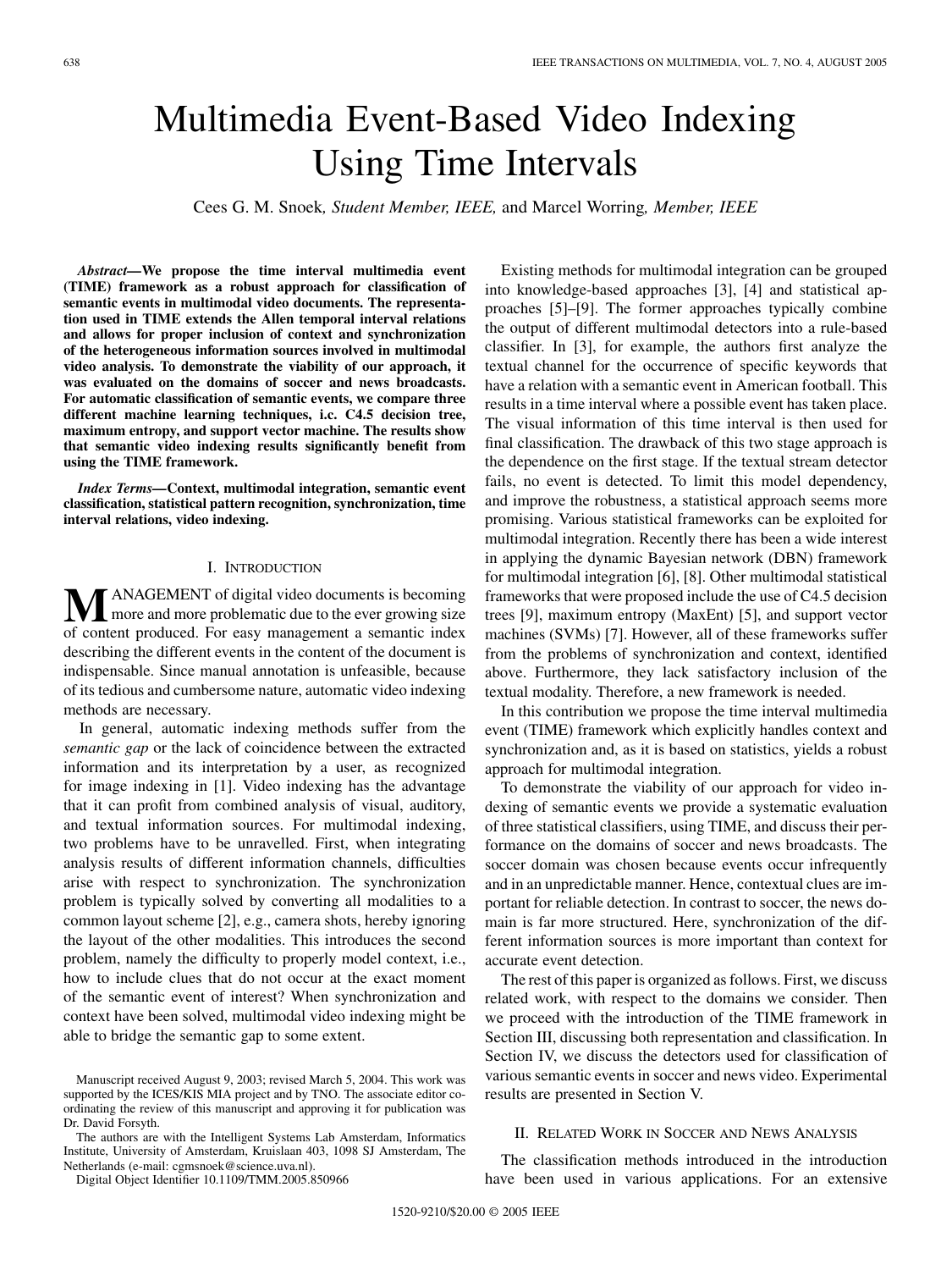overview we refer to [[2\]](#page-8-0). We focus here on the soccer and news domain.

In literature several methods for automatic soccer analysis have been proposed, e.g., [[10\]](#page-8-0)–[\[13](#page-8-0)]. Most methods are based on analysis of the visual modality only. One of the first reported methods was presented in [\[13](#page-8-0)]. The authors focus on visualization of ball and player tracks using mosaics. However, no experiments in semantic event detection were demonstrated. More recently, methods were proposed that try to narrow the semantic gap based on a correlation between advanced visual detectors and semantic concepts. In [\[10](#page-8-0)] and [[12\]](#page-8-0), camera-based detectors are proposed, exploiting the relation between the movement of the ball and the camera. A slow-motion replay detector, among others, is proposed in [\[11](#page-8-0)] as a strong indicator for an event of importance that happened beforehand. For combination of the visual detectors a statistical DBN is used in [[10\]](#page-8-0), [\[12](#page-8-0)], whereas [\[11](#page-8-0)] exploits a knowledge-based approach.

In contrast to soccer event detection methods, which are still mainly based on visual analysis, the state-of-the-art in news analysis is already based on multimodal analysis [[14](#page-8-0)]–[\[16](#page-8-0)], [\[7](#page-8-0)]. In [[14\]](#page-8-0), anchor shots and graphical shots are detected based on similarity and motion. The remaining shots are classified as news footage and are annotated with text extracted from a video optical character recognition module and a speech recognition module. A similar approach is proposed in [\[16](#page-8-0)], besides anchors, graphics, and report events, they detect gathering and walking events by exploiting face statistics. Manually added captions are processed with a named entity recognizer to attach more semantics to the detected events. By exploiting the fixed structure of a news broadcast in combination with similarity, motion, and audio detectors, the authors of [[15\]](#page-8-0) are able to detect anchors, monologues, report footage and weather forecasts. Weather reports are also detected in [\[7](#page-8-0)]; the authors combine text and image detectors and exploit combination strategies to improve classification accuracy. For the integration phase, again, a differentiation between knowledge-based [[14\]](#page-8-0), [[16\]](#page-8-0) and statistical methods [\[15](#page-8-0)], [\[7](#page-8-0)] can be made.

For both domains, problems arise when contextual information is to be included in the analysis and the various information sources have to be synchronized. In soccer for example, contextual clues like replays and distinguishing camera movement do not appear at the exact moment of the event, therefore the timing has to be estimated. In news, on the other hand, there is a clear relation between the visibility moment of overlayed text and the introduction of a speaker, i.e., it is unlikely that the overlay will appear at the end of the camera shot that views the speaker. Hence, their synchronization should be relative to each other. To tackle the problems of proper synchronization and inclusion of contextual clues for multimodal video analysis we propose the statistical TIME framework.

#### III. MULTIMEDIA EVENT CLASSIFICATION FRAMEWORK

We view a video document from the perspective of its author [\[2](#page-8-0)]. Based on a predefined semantic intention, an author combines certain multimedia layout and content elements to express his message. For analysis purposes this authoring process should be reversed. Hence, we start with reconstruction



Fig. 1. Detector-based segmentation of a multimodal soccer video document into its layout and content elements with a goal event (box) and contextual relations (dashed arrows).

of layout and content elements. To that end, discrete detectors, indicating the presence or absence of specific layout and content elements, are often the most convenient means to describe the layout and content. This has the added advantage that detectors can be developed independently of one another. To combine the resulting detector segmentations into a common framework, some means of synchronization is required. To illustrate, consider Fig. 1. In this example, a soccer video document is represented by various time dependent detector segmentations, defined on different asynchronous layout and content elements. At a certain moment a goal occurs. Clues for the occurrence of this event are found in the detector segmentations that have a value within a specific position of the time-window of the event, e.g., excited speech of the commentator. But also in contextual detector segmentations that have a value before, e.g., a camera panning toward the goal area, or after the actual occurrence of the event, e.g., the occurrence of the keyword *score* in the time stamped closed caption. Clearly, in terms of the theoretical framework, it does not matter exactly what the detector segmentations are. What is important is that we need means to express the different visual, auditory, and textual detector segmentations into one fixed representation without loss of their original layout scheme.

Hence, for automatic classification of a semantic event  $\omega$ , we need to grasp a video document into a common pattern representation. In this section, we first consider how to represent such a pattern,  $x$ , using multimodal detector segmentations and their relations, then we proceed with statistical pattern recognition techniques that exploit this representation for classification using varying complexity.

### *A. Pattern Representation*

Applying layout and content detectors to a video document results in various segmentations, we define:

*Definition 1 (TIME Segmentation):* Decomposition of a video document into one or more series of time intervals  $\tau$ , based on a set of multimodal detectors.

To model synchronization and context, we need means to express relations between these time intervals. Allen showed that 13 relationships are sufficient to model the relationship between any two intervals. To be specific, the relations are: *precedes*, *meets*, *overlaps*, *starts*, *during*, *finishes*, *equals*, and their inverses, identified by adding *\_i* to the relation name [\[17](#page-8-0)]. For practical application of the Allen time intervals two problems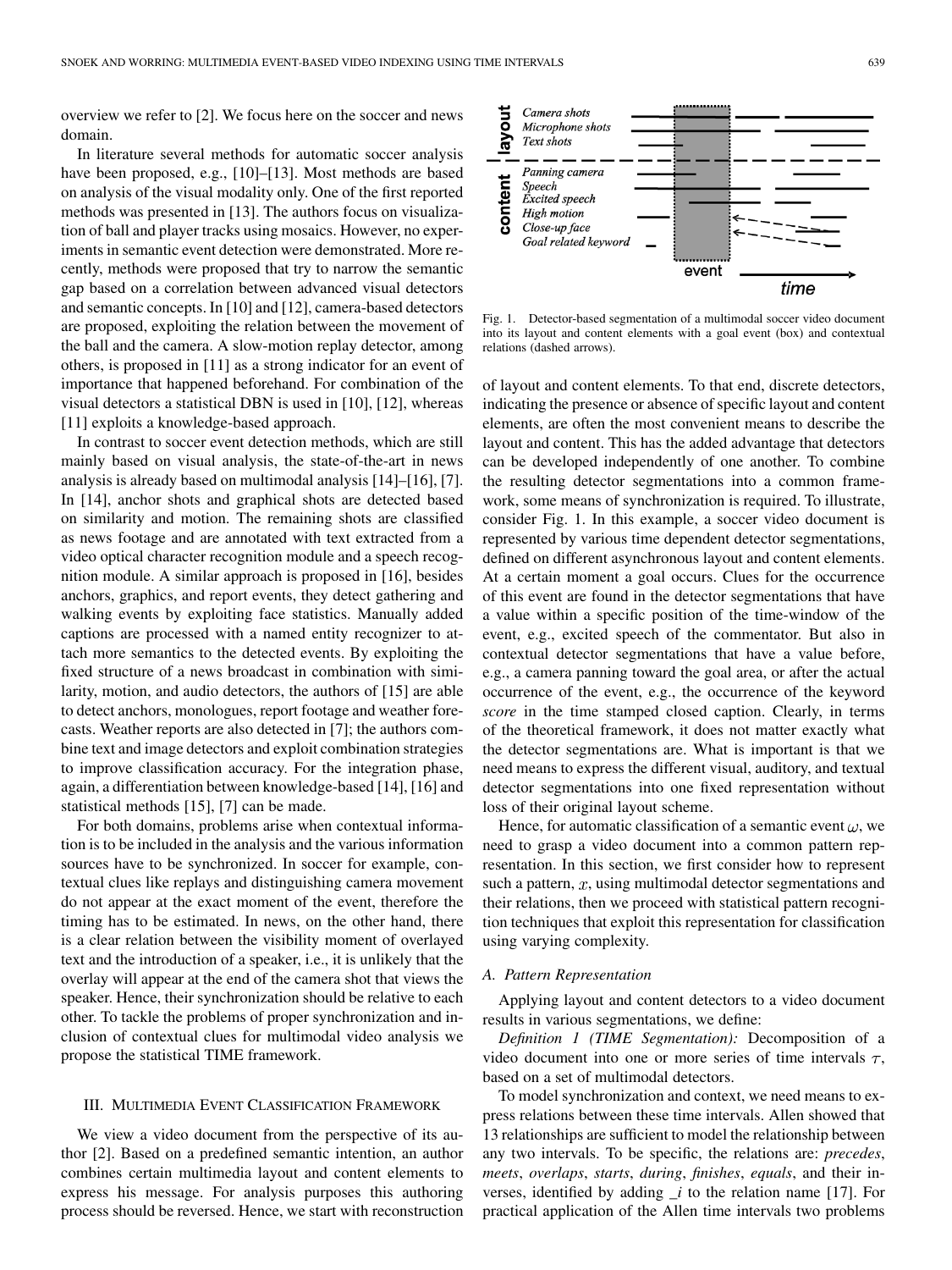occur. First, in video analysis, exact alignment of start- or endpoints seldom occurs due to noise. Second, two time intervals will always have a relation even if they are far apart in time. To solve the first problem, a fuzzy interpretation was proposed in [[18\]](#page-9-0). The authors introduce a margin  $T_1$  to account for imprecise boundary segmentations, explaining the fuzzy nature. The second problem only occurs for the relations *precedes* and *precedes\_i*, as for these the two time intervals are disjunct. Thus, we introduce a range parameter,  $T_2$ , which assigns to two intervals the type *NoRelation* if they are too far apart in time. Hence, we define the following.

*Definition 2 (TIME Relations):* The set of 14 fuzzy relations that can hold between any two elements from two segmentations,  $\tau_1$  and  $\tau_2$ , based on the margin  $T_1$  and the range parameter  $T_2.$ 

Obviously the new relations still assure that between two intervals one and only one type of relation exists. The difference between standard Allen relations and TIME relations is visualized in Fig. 2.

Since TIME relations depend on two intervals, we choose one interval as a reference interval and compare this interval with all other intervals. Continuing the example, when we choose a camera shot as a reference interval, the goal can be modeled by a swift camera pan that *starts* the current camera shot, excited speech that *overlaps\_i* the camera shot, and a goal-related keyword in the closed caption that *precedes\_i* the camera shot within a range of 6 s. This can be explained because of the time lag between actual occurrence of the event and its mentioning in the closed caption. Although a panning camera, excited speech, and a goal-related keyword are possible important cues for a goal event, it is their combination with specific TIME relations that makes it key information with respect to the semantics. Also note that the interval-based TIME relations have a clear advantage over point-based representations, since the relative ordering of segmentations is preserved, and the relations do not suffer from variable lengths between various segmentations. Moreover, by combining TIME segmentations and TIME relations it becomes possible to represent events, context, and synchronization into one common framework. Hence, we define the following.

*Definition 3 (TIME Representation):* Model of a multimedia pattern x based on the reference interval  $\tau_{ref}$ , and represented as a set of  $n$  TIME relations, with  $d$  TIME segmentations.

In theory, the number of TIME relations  $n$  is bounded by the number of TIME segmentations,  $d$ . Since, every TIME segmentation can be expressed as a maximum of 14 TIME relations with the fixed reference interval, the maximum number of TIME relations in any TIME representation is equal to  $14(d-1)$ . In practice, however, a subset can be chosen, either by feature selection techniques [[19\]](#page-9-0), experiments, or domain knowledge.

With the TIME representation we are able to combine layout and content elements into a common framework. Moreover, it allows for proper modeling of synchronization and inclusion of context as they can both be expressed as time intervals.

# *B. Pattern Classification*

To learn the relation between a semantic event  $\omega$ , and corresponding pattern  $x$ , we exploit the powerful properties of sta-



Fig. 2. Overview of the differences between exact Allen relations and TIME relations, extended from [[18\]](#page-9-0).

tistical classifiers. In standard pattern recognition, a pattern is represented by features. In the TIME framework a pattern is represented by related detector segmentations.

The statistical classification process is composed of two phases: training and testing. In the first phase, the optimal pattern configuration of relations is learned from the training data. In the second phase, the statistical classifier assigns the most probable event to a pattern based on the detected segmentations and their TIME relations. To prevent overtraining of the classifier, patterns in the testing phase should be drawn from an independent data set.

In literature, a varied gamut of statistical classifiers is proposed—see [[19\]](#page-9-0) for an excellent overview. For our purpose, classification of semantic events in video documents, a classifier should adhere to the following principles.

- *Binary representation*: since TIME relations are binary by default, the statistical classifier should be able to handle a binary pattern representation.
- *No independence assumption*: since there is a clear dependency between clues found in different modalities, a statistical classifier should not be based on an independence assumption.
- *Learn from few examples*: since the events of importance in a video can be limited, the statistical classifier should be able to learn from few examples.

Three statistical classifiers with varying complexity, adhering to the predefined principles, will be discussed. We start with the C4.5 decision tree [\[20](#page-9-0)], then we proceed with the MaxEnt framework [\[21](#page-9-0)], [\[22](#page-9-0)], and finally we discuss classification using a support vector machine (SVM) [[23\]](#page-9-0).

*1) C4.5 Decision Tree:* The C4.5 decision tree learns from a training set the individual importance of each TIME relation by computing the gain ratio [\[20](#page-9-0)]. Based on this ratio, a binary tree is constructed where a leaf indicates a class, and a decision node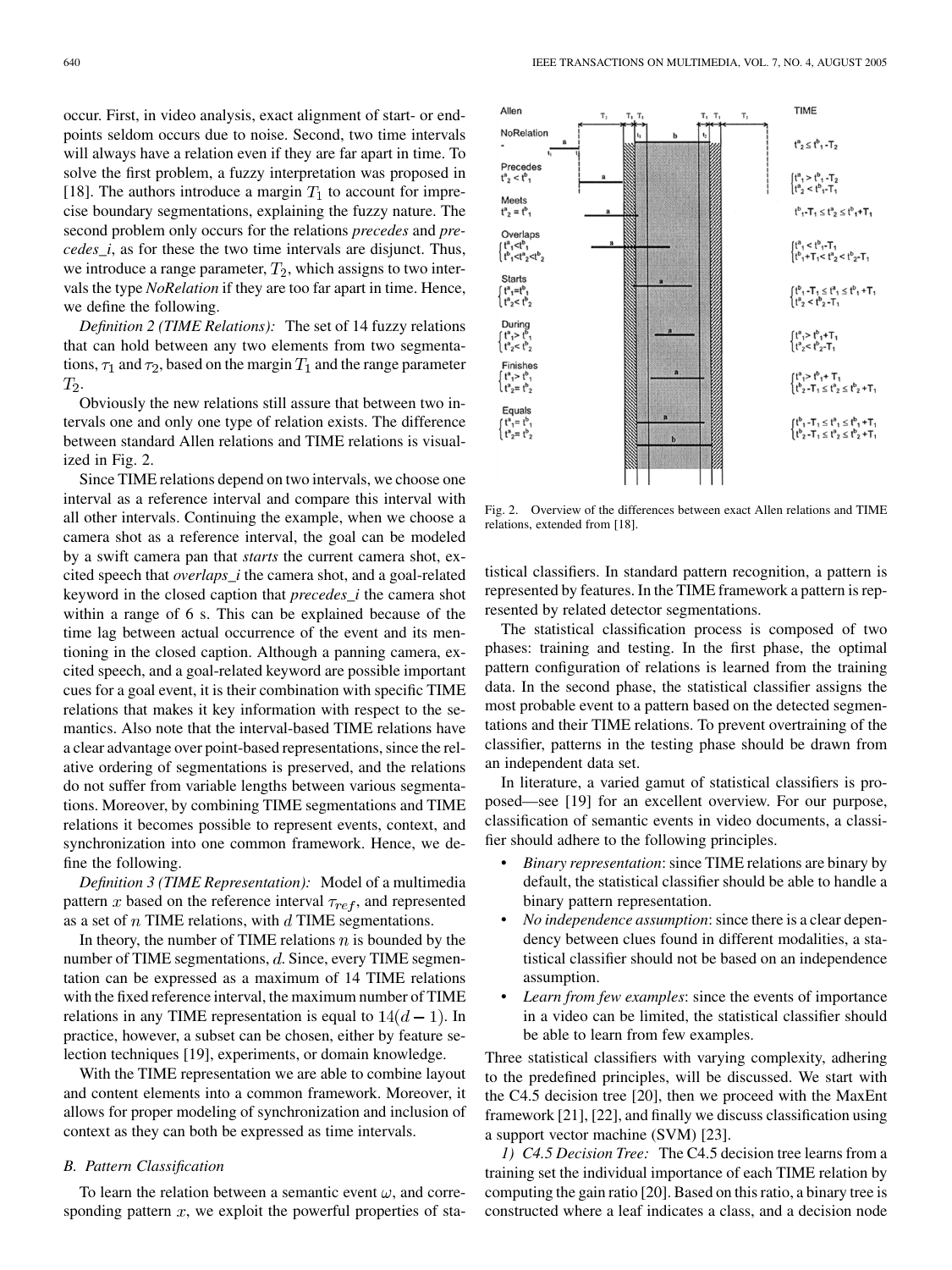

Fig. 3. (a) Simplified visual representation of the MaxEnt framework. Constraints, imposed by the relations, for the training set should be in accordance with those for the test set. From all possible models the one with MaxEnt is chosen. (b) Visual representation of the SVM framework. Here, a two-dimensional relation space consisting of two categories is visualized. The solid bold line is chosen as optimal hyperplane because of the largest possible margin. The circled data points closest to the optimal hyperplane are called the support vectors.

chooses between two subtrees based on the presence of some TIME relation. The more important a TIME relation is for the classification task at hand, the closer it is located near the root of the tree. Because the relation selection algorithm continues until the entire training set is completely covered, some pruning is necessary to prevent overtraining. Decision trees are considered suboptimal for most applications [[19\]](#page-9-0). However, they form a nice benchmark for comparison with more complex classifiers and have the added advantage that they are easy to interpret.

*2) MaxEnt:* Whereas a decision tree exploits individual TIME relations in a hierarchical manner, the MaxEnt framework exploits the TIME relations simultaneously. In MaxEnt, first a model of the training set is created, by computing the expected value,  $E_{\text{train}}$ , of each TIME relation using the observed probabilities  $\tilde{p}(x,\omega)$  of pattern and event pairs, [\[22](#page-9-0)]. To use this model for classification of unseen patterns, we require that the constraints for the training set are in accordance with the constraints of the test set. Hence, we also need the expected value of the TIME relations in the test set,  $E_{\text{test}}$  [\[22](#page-9-0)]. The complete model of training and test set is visualized in Fig. 3. We are left with the problem of finding the optimal reconstructed model,  $p^*$ , that finds the most likely event  $\omega$  given an input pattern  $x$ , and that adheres to the imposed constraints. From all those possible models, the MaxEnt philosophy dictates that we select the one with the MaxEnt. It is shown in [\[22](#page-9-0)] that there is always a unique model  $p^*(\omega | x)$  with MaxEnt, and that  $p^*(\omega | x)$  has a form equivalent to

$$
p^*(\omega \mid x) = \frac{1}{Z} \prod_{j=1}^n \alpha_j^{\tau_j(x,\omega)} \tag{1}
$$

where  $\alpha_j$  is the weight for TIME relation  $\tau_j$  and Z is a normalizing constant, used to ensure that a probability distribution results. The values for  $\alpha_i$  are computed by the *generalized iterative scaling* (GIS) [\[24](#page-9-0)] algorithm. Since GIS relies on both  $E<sub>train</sub>$  and  $E<sub>test</sub>$  for calculation of  $\alpha_i$ , an approximation pro-posed by [\[25](#page-9-0)] is used that relies only on  $E_{\text{train}}$ . This allows to construct a classifier that depends completely on the training set. The automatic weight computation is an interesting property of the MaxEnt classifier, since it is very difficult to accurately weigh the importance of individual detectors and TIME relations beforehand.

*3) SVM:* The SVM classifier follows another approach. Each pattern  $x$  is represented in a  $n$ -dimensional space, spanned by the TIME relations. Within this relation space an optimal hyperplane is searched that separates the relation space into two different categories,  $\omega$ , where the categories are represented by  $+1$  and  $-1$ , respectively. The hyperplane has the following form:  $\omega |(\mathbf{w} \cdot x + b)| \geq 1$ , where w is a weight vector, and b is a threshold. A hyperplane is considered optimal when the distance to the closest training examples is maximum for both categories. This distance is called the margin—see the example in Fig. 3.

The problem of finding the optimal hyperplane is a quadratic programming problem of the following form [[23\]](#page-9-0):

$$
\min_{\mathbf{w}, \xi} \left\{ \frac{1}{2} \mathbf{w} \cdot \mathbf{w} + C \left( \sum_{i=1}^{l} \xi_i \right) \right\}.
$$
 (2)

Under the following constraints

$$
\omega |(\mathbf{w} \cdot x_i + b)| \ge 1 - \xi_i, \quad i = 1, 2, \dots, l \tag{3}
$$

where  $C$  is a parameter that allows to balance training error and model complexity,  $l$  is the number of patterns in the training set, and  $\xi_i$  are slack variables that are introduced when the data is not perfectly separable. These slack variables are useful when analyzing multimedia, since results of individual detectors typically include a number of false positives and negatives.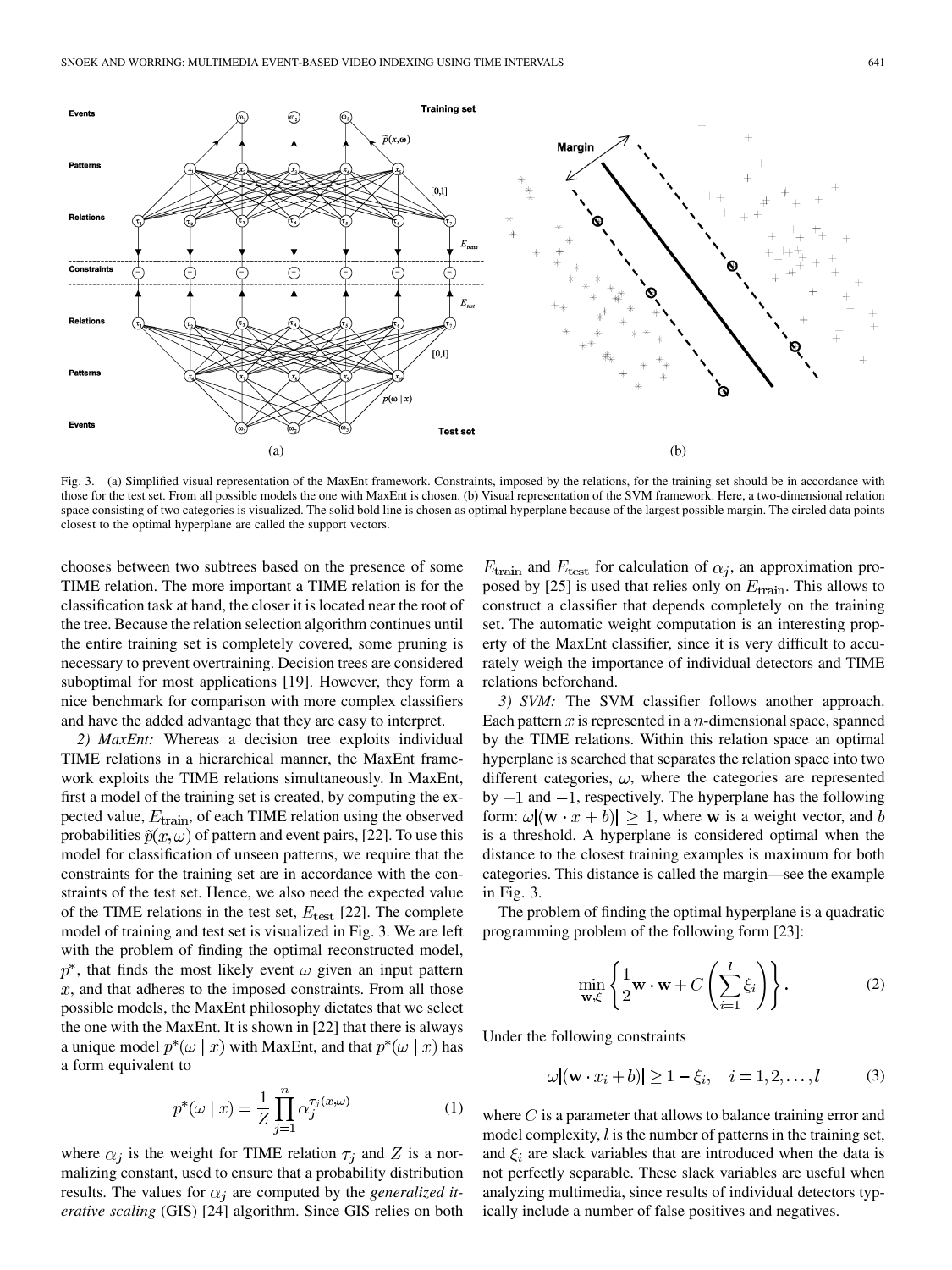### IV. MULTIMODAL VIDEO ANALYSIS

We consider two domains for analysis, namely soccer and news. These domains were chosen because they allow to evaluate both the importance of context and proper synchronization.

Important events in a soccer game are scarce and occur more or less random. Examples of such events are goals, penalties, yellow cards, red cards, and substitutions. We define these events as follows.

- *Goal*: the entire camera shot showing the actual goal.
- *Penalty:* beginning of the camera shot showing the foul until the end of the camera shot showing the penalty.
- Yellow card: beginning of the camera shot showing the foul until the end of the camera shot that shows the referee with the yellow card.
- *Red card:* beginning of the camera shot showing the foul until the end of the camera shot that shows the referee with the red card.
- Substitution: beginning of the camera shot showing the player who goes out, until the end of the camera shot showing the player who comes in.

These events are important for the game and therefore the author adds contextual clues to make the viewer aware of the events. For accurate detection of events, this context should be included in the analysis.

In contrast to soccer, a news broadcast is far more structured. Each episode, the author carefully edits the layout and content elements, strictly adhering to the predefined format of events in the news show. Most important events in a news broadcast are the news stories. However, due to large variability in content, they are hard to model. Therefore, we focus on events that are more uniform in content and are useful for analysis of news structure. Examples of such events are reporting anchors, monologues, split-view interviews, and weather reports. We define these events as follows.

- *Reporting anchor*: the entire camera shot showing a news anchor talking to the camera.
- *Monologue*: the entire camera shot showing a single person, not a reporting anchor or weather reporter, talking for a while.
- *Split-view interview*: the entire camera shot showing both a news anchor and an on-site reporter in dialogue.
- *Weather report*: the entire camera shot showing a weather reporter talking about the weather forecast.

For analysis, the careful editing of the events should be taken into account by means of proper synchronization.

In this section, we will elaborate on the TIME segmentations and TIME relations used for both soccer and news analysis. Some of the detectors, used for the segmentation, are domain specific. It allows to integrate domain knowledge, but as these are learned and not strict they are more robust than domain knowledge captured in rules. Other detectors were chosen based on reported robustness and training experiments. The parameters for individual detectors were found by experimentation using the training set. Combining all TIME segmentations with all TIME relations results in an exhaustive use of relations, we therefore use a subset to prevent a combinatory explosion. The

subset was tuned on the training set and exploits domain knowledge. For all events, all mentioned TIME segmentations and TIME relations are used, i.e., we used the same TIME representation for all events from the same domain. For both domains, we use a fixed value of 0.5 s for the margin  $T_1$ . We first discuss the soccer representation, and then proceed with the news representation.

## *A. Soccer Representation*

The teletext (European closed caption) provides a textual description of what is said by the commentator during a match. This information source was analyzed for presence of informative keywords, like *yellow, red, card, goal, 1–0, 1–2*, and so on. In total, 30 informative stemmed keywords were defined for the various events.

On the visual modality we applied several detectors. The type of camera work [[26\]](#page-9-0)was computed for each camera shot, together with the shot length. A face detector [\[27](#page-9-0)]was applied for detection of persons. The same detector formed the basis for a close-up detector. Close-ups are detected by relating the size of detected faces to the total frame size. Often, an author shows a close-up of a player after an event of importance. One of the most informative pieces of information in a soccer broadcast are the visual overlay blocks that give information about the game. We subdivided each detected overlay block as either info, person, referee, coach, goal, card, or substitution block [[28\]](#page-9-0), and added some additional statistics. For example, the duration of visibility of the overlay block, as we observed that substitution and info blocks are displayed longer on average. Note that all detector results are transformed into binary output before they are included in the analysis.

From the auditory modality, the excitement of the commentator is a valuable resource. For the proper functioning of an excitement detector, we require that it is insensitive to crowd cheer. This can be achieved by using a high threshold on the average energy of a fixed window, and by requiring that an excited segment has a minimum duration of 4 s.

We take the result of automatic shot segmentation as a reference interval. An overview of the TIME representation for the soccer domain is summarized in Table I.

## *B. News Representation*

The news events we want to classify are dominated by talking people. Most detectors that we propose are based on this observation. In the auditory modality we look for speech segments. This is simply achieved by using the previously discussed excitement detector with a lower threshold.

In the visual modality, we detected faces [[27\]](#page-9-0) and several derived statistics, like position, number, and camera distance used. We also detected the dominant camera work used during the shot, since the events we try to classify are typically shot using a static camera. For each shot, we furthermore computed the average motion, number of flashes, length, and whether it was preceded or succeeded by an effect. Text localization [\[26](#page-9-0)] was applied to detect regions of overlayed text. We differentiated between presence of a single region and parallel regions, e.g., one in the top of the image frame and on the bottom.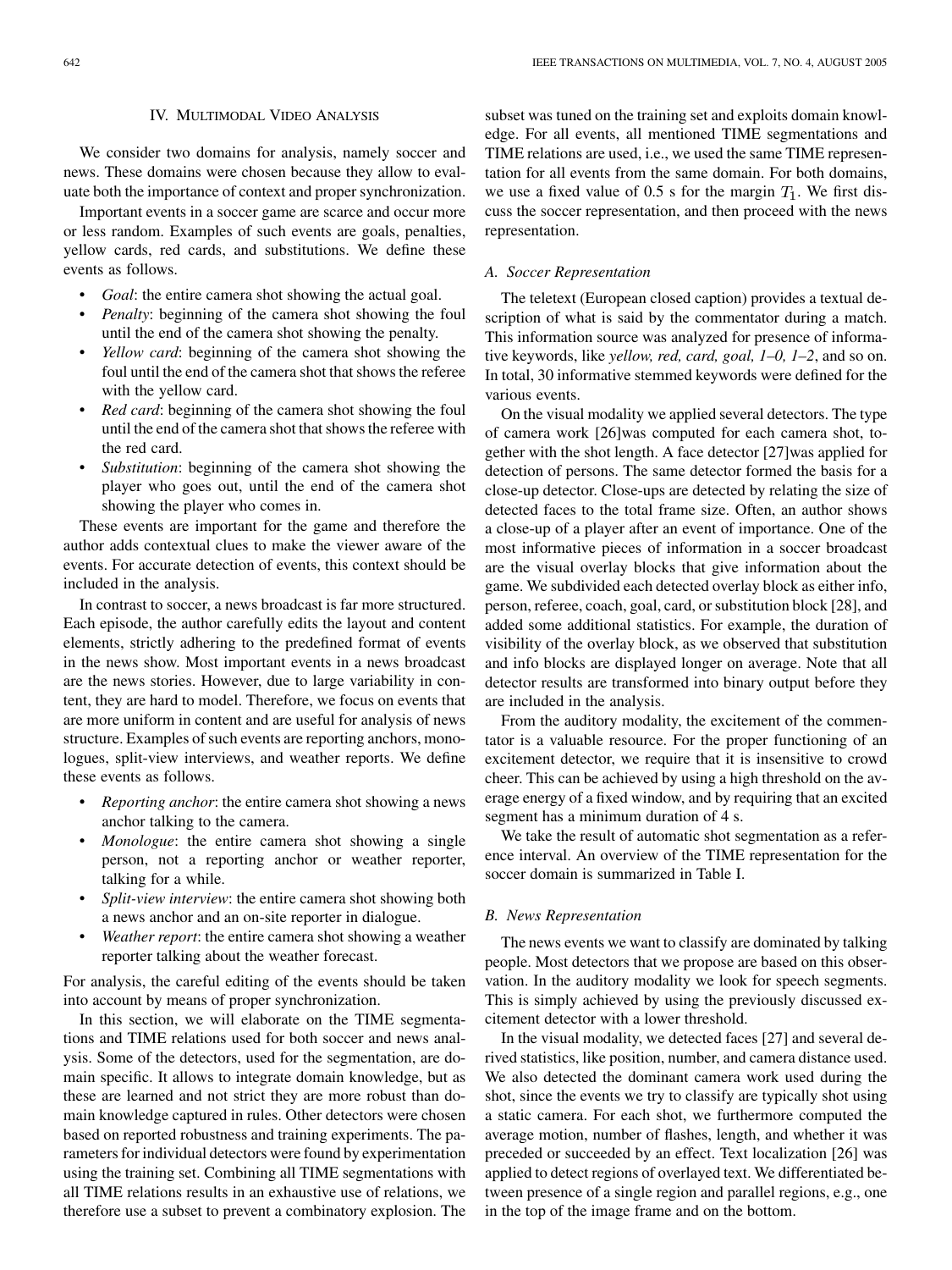TABLE I TIME REPRESENTATION FOR SOCCER ANALYSIS.  $T_2$  INDICATES THE CONTEXTUAL RANGE USED BY THE PRECEDES AND PRECEDES\_I RELATIONS

| <b>TIME</b> segmentation      | <b>TIME</b> relations | $T_2(s)$  |
|-------------------------------|-----------------------|-----------|
| Camera work                   | during                |           |
| Person                        | during                |           |
| Close-up                      | precedes_i            | $0 - 40$  |
| Goal keyword                  | precedes_i            | $0 - 6$   |
| Card keyword                  | precedes_i            | $0 - 6$   |
| Substitution keyword          | precedes_i            | $0 - 6$   |
| Excitement                    | All relations         | $0 - 1$   |
| Info block statistics         | precedes_i            | $20 - 80$ |
| Person block statistics       | precedes_i            | $20 - 50$ |
| Referee block statistics      | precedes_i            | $20 - 50$ |
| Coach block statistics        | precedes_i            | $20 - 50$ |
| Goal block statistics         | precedes_i            | $20 - 50$ |
| Card block statistics         | precedes_i            | $20 - 50$ |
| Substitution block statistics | during                |           |
| Shot length                   | during                |           |

For each detected text region, we recognized the text and tried to match it, using fuzzy string matching, with the city name where the news studio is located. The presence of closed caption segments was used as an additional indicator for speech. Moreover, they were scanned for presence of weather related keywords like *sunny, snow, degree, west,* and so on.

Again, we take the result of automatic shot segmentation as a reference interval. The TIME representation for the news domain is summarized in Table II. When comparing both Tables I and II, one can clearly see that Table I includes more context, whereas Table II is more concerned with synchronization. In the next section, we will evaluate the automatic indexing of events in soccer and news video, based on the presented pattern representation.

### V. RESULTS

For the evaluation of the TIME framework, we used soccer and news broadcasts from Dutch national TV. We recorded eight live soccer broadcasts, about 12 h in total. The videos were digitized in 704  $\times$  576 resolution MPEG-2 format. For the news domain, we recorded 24 broadcasts, again about 12 hours in total, in  $352 \times 288$  resolution MPEG-1 format. The audio was sampled at 16 kHz with 16 bits per sample for both domains. The time stamped teletext was recorded with a teletext receiver. For soccer analysis we used a representative training set of 3 h and a test set of 9 h. For news, a training and test set of 6 h each was used. In this section, we will first present the evaluation criteria used for evaluating the TIME framework, then we present the classification results obtained. After presenting two prototype systems, we end with a discussion on the results.

## *A. Evaluation Criteria*

The standard measure for performance of a statistical classifier is the error rate. However, this is unsuitable in our case, since the amount of relevant events are outnumbered by irrelevant pieces of footage. We therefore use the precision and recall measure adapted from information retrieval. Let  $|R|$  be the

TABLE II TIME REPRESENTATION FOR NEWS ANALYSIS.  $T_{\rm 2}$  INDICATES THE CONTEXTUAL RANGE USED BY THE PRECEDES AND PRECEDES\_I RELATIONS

| <b>TIME</b> segmentation | <b>TIME</b> relations | $T_2(s)$ |
|--------------------------|-----------------------|----------|
| Camera work              | during                |          |
| Effect                   | precedes, precedes_i  | () - 4   |
| Block length             | during                |          |
| Camera distance          | during                |          |
| Face left                | during                |          |
| Face right               | during                |          |
| Face center              | during                |          |
| Number of faces          | during                |          |
| Number of flashes        | during                |          |
| Kinetic Energy           | during                |          |
| Speech                   | All relations         | $0 - 1$  |
| Closed caption           | All relations         | $0 - 1$  |
| Overlayed text           | All relations         | 0 - 1    |
| Parallel overlayed text  | All relations         | $0 - 1$  |
| Studio keyword           | during                |          |
| Weather keyword          | during                |          |

number of relevant camera shots, i.e., camera shots containing the specific event one is looking for. Let  $|A|$  denote the answer set, i.e., the number of camera shots that are retrieved by the system. Let  $|R \cap A|$  be the number of camera shots in the intersection of the sets  $R$  and  $A$ . Then, precision is the fraction of retrieved camera shots  $(A)$  which are relevant

$$
Precision = \frac{|R \cap A|}{|A|} \tag{4}
$$

and recall is the fraction of the relevant camera shots  $(R)$  which have been retrieved

$$
\text{Recall} = \frac{|R \cap A|}{|R|}.\tag{5}
$$

This measure gives an indication of correctly classified events, falsely classified events, and missed events. For the evaluation of news classification, results will be plotted in a precision-recall curve.

For the evaluation of soccer we used a different approach. Since events in a soccer match can cross camera shot boundaries, we merge adjacent camera shots with similar labels. As a consequence, we loose our arithmetic unit. Therefore, precision and recall can no longer be computed. As an alternative for precision, we relate the total duration of the segments that are retrieved to the total duration of the relevant segments. Moreover, since it is unacceptable from a users perspective that scarce soccer events are missed, we strive to find as many events as possible in favor of an increase in false positives. Finally, because it is difficult to exactly define the start and end of an event in soccer video, we introduce a tolerance value  $T_3$  (in seconds) with respect to the boundaries of detection results. We used a  $T_3$  of 7 s. for all soccer events. A merged segment is considered relevant if one of its boundaries plus or minus  $T_3$  crosses that of a labeled segment in the ground truth.

Besides a comparison of individual classifiers, we also compare the influence of TIME on the final result. Since the benefit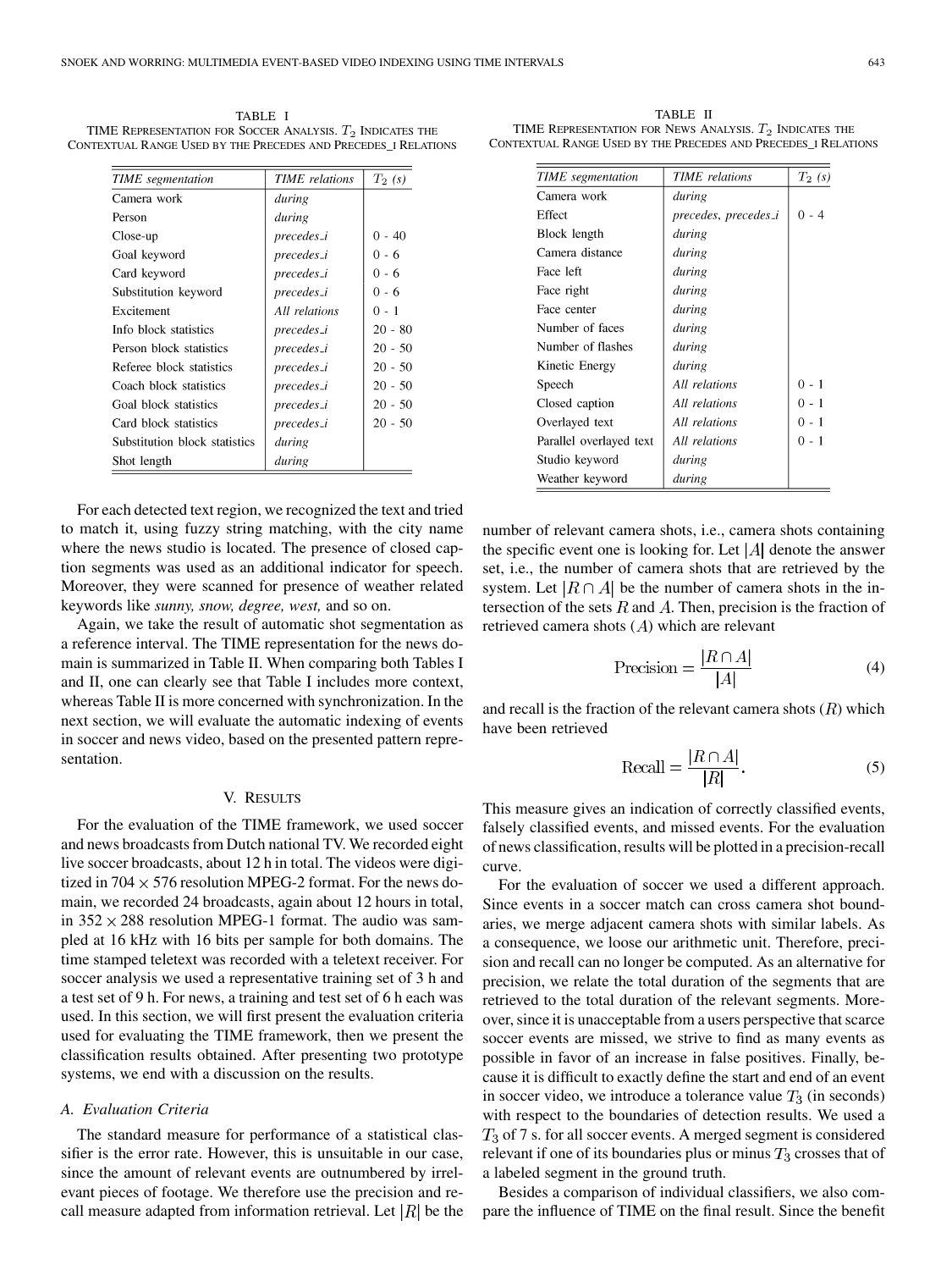|              | Ground truth |                | C4.5     |                          | <b>MaxEnt</b> |                                | <b>SVM</b> |                |
|--------------|--------------|----------------|----------|--------------------------|---------------|--------------------------------|------------|----------------|
|              | Total        | Duration       | Relevant | Duration                 | Relevant      | Duration                       | Relevant   | Duration       |
| Goal         | 12           | $3^m07^s$      | ↑        | $2^m 40^s$               | 10            | $10^{m}14^{s}$                 | 11         | $11^{m}52^{s}$ |
| Yellow Card  | 24           | $10^{m}35^{s}$ | 13       | $14^{m}$ 28 <sup>s</sup> | 22            | $26^{m}12^{s}$                 | 22         | $12^{m}31^{s}$ |
| Substitution | 29           | $8^m09^s$      | 25       | $15^{m} 27^{s}$          | 25            | 7 <sup>m</sup> 36 <sup>s</sup> | 25         | $7^m 23^s$     |
|              | 65           | $21^{m}51^{s}$ | 40       | $32^{m}35^{s}$           | 57            | $44^{m}02^{s}$                 | 58         | $31^{m}46^{s}$ |

TABLE III EVALUATION RESULTS OF THE DIFFERENT CLASSIFIERS FOR SOCCER EVENTS, WHERE DURATION IS THE TOTAL DURATION OF ALL SEGMENTS THAT ARE RETRIEVED

of using TIME for domains relying on context is obvious, we only show this result for the news domain.

## *B. Event Classification*

For evaluation of TIME on the soccer domain, we manually labeled all the camera shots as either belonging to one of four categories: yellow card, goal, substitution, or unknown. Red card and penalty were excluded from analysis since there was only one instance of each in the data set. For all three remaining events, a C4.5, MaxEnt, and SVM classifier<sup>1</sup> was trained. Results on the test set are visualized in Table III.

When analyzing the results, we clearly see that the C4.5 classifier performs worst. Although it does a good job on detection of substitutions, it is significantly worse for both yellow cards and goals when compared to the more complex MaxEnt and SVM classifiers. When we compare results of MaxEnt and SVM, we observe that almost all events are found independent of the classifier used. The amount of video data that a user has to watch before finding these events is about two times longer when a MaxEnt classifier is used, and about one and a half times longer when an SVM is used, compared to the best case scenario. This is a considerable reduction of watching time when compared to the total duration, 9 h, of all video documents in the test set. With the SVM we were able to detect one extra goal, compared to MaxEnt. Analysis of retrieved segments learned that results of MaxEnt and SVM are almost similar. Except for goal events, where nine events were retrieved by both, the remaining classified goals were different for each classifier.

For the news domain, we used the same classification approach as for soccer. But we are now focusing on four events, namely: reporting anchor, monologue, split-view interview, and weather report. Again for each event a C4.5, MaxEnt, and SVM classifier was trained. Moreover, we also compared the added value of TIME by inclusion of one run with the SVM classifier where all TIME relations were replaced by *during* relations.

Results of news classification are visualized by means of precision-recall curves in Fig. 4. For the MaxEnt classifier, we varied the threshold on the likelihood for each camera shot computed by (1). For SVM, we varied the threshold on the margin computed by (2) for each camera shot. For C4.5 this is impossible because of its binary nature, we therefore plotted results of five pruning values. When comparing classification

results of the different classifiers we observe that SVM outperforms all other classifiers, and that C4.5 achieves comparable classification results when compared with a MaxEnt classifier. MaxEnt performs better on monologues, C4.5 performs better on weather reports, and is even comparable to SVM for this event. The experimental results of SVM with and without TIME clearly show that there is a significant gain in classification results when using the TIME framework. Only for classification of weather report events, an SVM classifier without TIME can achieve comparable results as an SVM with TIME. For all other classes, it is outperformed by the SVM with TIME.

## *C. Implementation*

Based on the current classification result, we have developed the *Goalgle* soccer video search engine2 and added functionality to the *News RePortal* system, see Fig. 5. In its current form, the web-based prototypes allow to query a selection of broadcasts on keywords, persons and events. Ultimately, this should result in a personalized automatic summary that can be presented on a wide range of pervasive devices.

#### *D. Discussion*

When we take a closer look to the individual results of the different classifiers, it is striking that C4.5 can achieve a good result on some events, e.g., substitution and weather report, while performing bad on others, e.g., goal and monologue. This can, however, be explained by the fact that the events where C4.5 scores well, can be detected based on a limited set of TIME relations. For substitution events in soccer, an overlay during the event is a very strong indicator, whereas a weather related keyword in the teletext is very indicative for weather reports. When an event is composed of several complex TIME relations, like goal and monologues, the relatively simple C4.5 classifier performs worse than both complex MaxEnt and SVM classifiers.

To gain insight in the meaning of complex relations in the two domains, we consider the GIS algorithm from Section III-B2, which allows to compute the importance or relative weight of the different relations used. The weights computed by GIS indicate that for the soccer events goal and yellow card specific keywords in the closed captions, excitement with during and overlaps relations, a close-up afterwards, and the presence of an overlay nearby are important relations. For the news events reporting anchor and monologue, a close-up face on the left side during the shot, a low average motion during the shot, and overlayed text during the shot were of equal importance. For

2[Online] Available: http://www.goalgle.com

<sup>1</sup>For classification, the following open-source toolboxes were used.

S. Ruggieri. *YaDT – Yet another Decision Tree builder*.

J. Baldridge, T. Morton and G. Bierner. *OpenNLP Maxent*.

C.-C. Chang and C.-J. Lin. *LIBSVM: a library for support vector machines*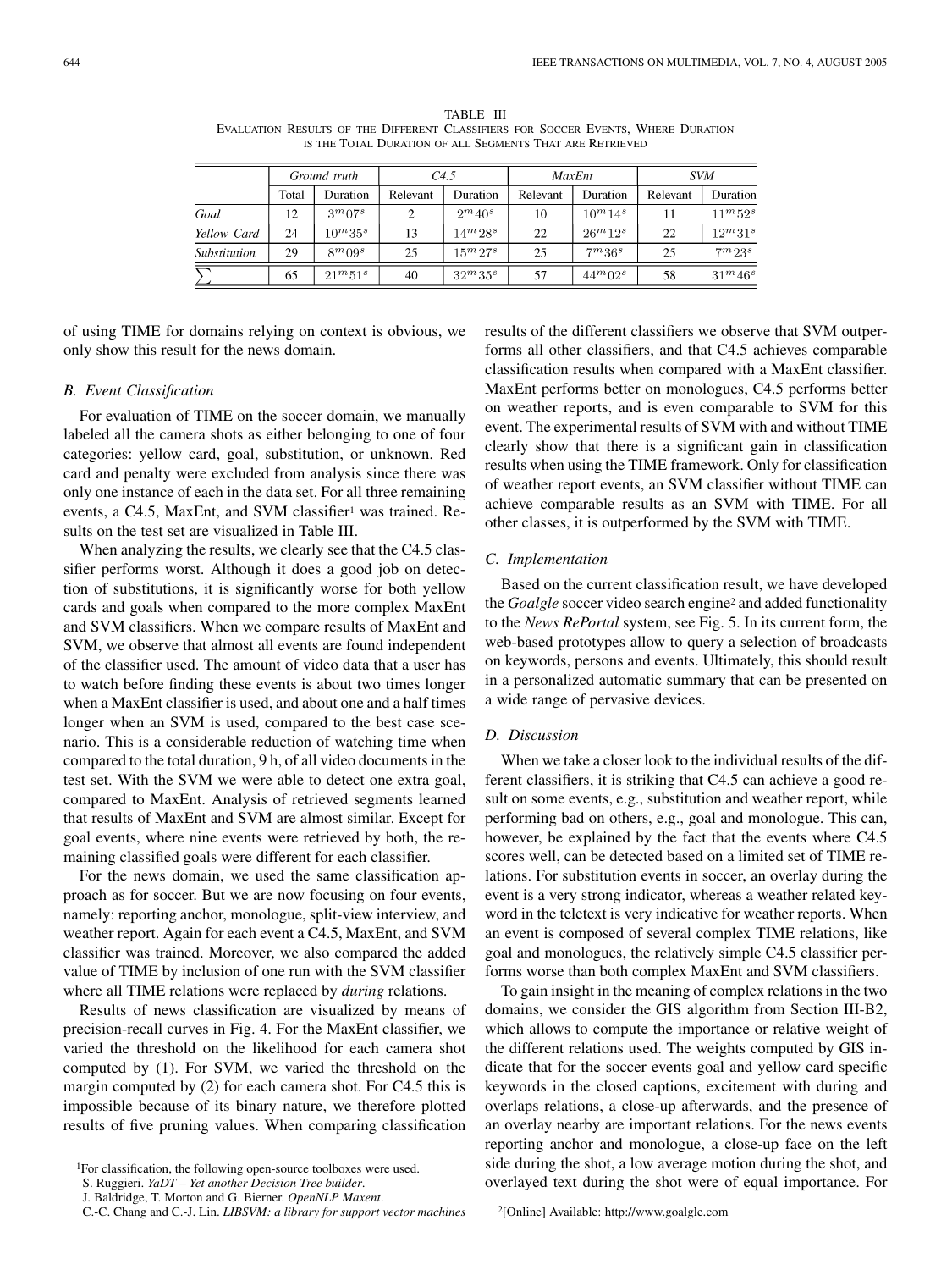

Fig. 4. Precision-recall curves for different semantic events in news broadcasts.



Fig. 5. Screen dumps of (a) the Goalgle soccer video search engine and (b) the News RePortal system.

reporting anchors, speech that starts the camera shot was important, whereas various relations with overlayed text were important for monologues. The weights for the speech relation for monologues were not high enough to consider it very important, which is quite surprising. This can be explained by the fact that non-Dutch speakers are transcribed by means of overlayed text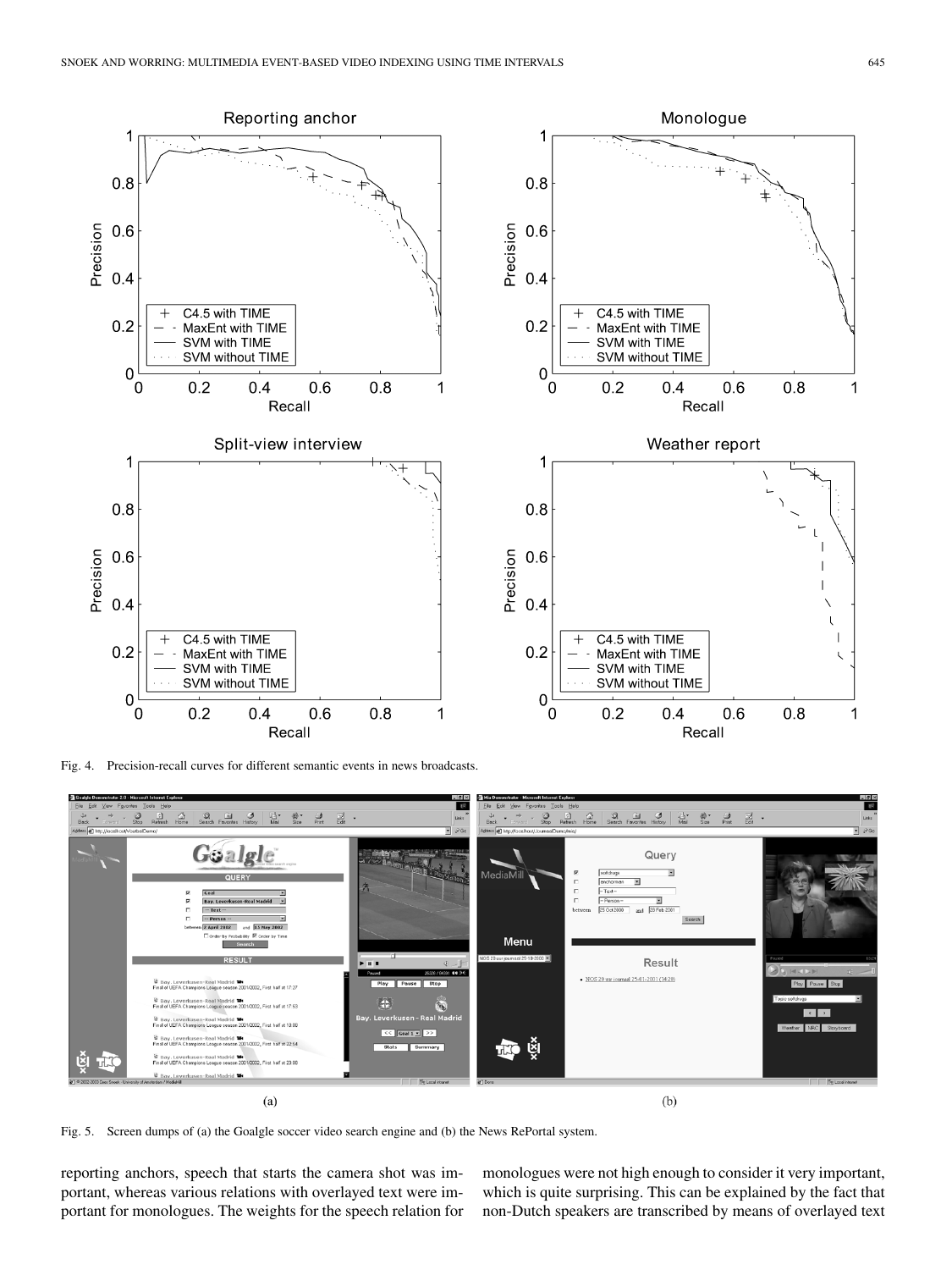<span id="page-8-0"></span>in the Dutch news, hence the detection of such overlayed text is more distinguishing than speech for monologues. For split-view interview events, two faces during the camera shot, meets and equals relations with overlayed text showing the location of the two speakers, overlapping and during speech relations, and the identification of a city keyword in the overlay text were important. For weather reports, besides keywords in the teletext, a long shot camera distance during the camera shot, and overlayed text with start and finish relations are of importance.

When combining the weights, MaxEnt sometimes fails to profit from multiple information sources. This is best observed in the precision-recall curve for weather reports. Overall, the SVM classifier achieves comparable or better results than MaxEnt. When we analyze false positives for both classifiers, we observe that these are caused because some of the important relations are shared between different events. For soccer this mostly occurs when another event is indeed happening in the video, e.g., a hard foul or a scoring chance. For news this especially occurs for classification of reporting anchors and monologues. Often a monologue is classified as anchor and vice versa. We also found that close-ups of people in report footage with voice-overs, and reporting anchor's that were filmed from less usual camera positions were often falsely classified. False negatives are mainly caused by the fact that a detector failed. By increasing the number of detectors and relations in our model, we might be able to reduce these false positives and false negatives. Another option is to use a cascade of classifiers, so instead of classifying each event individually, first classify events on which you can do a good job, e.g., split-view interviews, and apply another classifier on the negative results of the first classifier, and so on. This should yield better indexing results.

## VI. CONCLUSION

To bridge the semantic gap for multimedia event classification, a new framework is required that allows for proper modeling of context and synchronization of the heterogeneous information sources involved. We have presented the TIME framework that accommodates these issues, by means of a time interval-based pattern representation. Moreover, the framework facilitates robust classification using various statistical classifiers.

To demonstrate the effectiveness of TIME it was evaluated on two domains, namely soccer and news. The former was chosen because of its dependency on context, the latter because of its dependence on synchronization. We have compared three different statistical classifiers, with varying complexity, and show that there exists a clear relation between narrowness of the semantic gap and the needed complexity of a classifier. When there exists a simple mapping between a limited set of relations and the semantic concept we are looking for, a simple decision tree will give comparable results as a more complex SVM. When the semantic gap is wider, detection will profit from combined use of multimodal detector relations and a more complex classifier, like the SVM. Moreover, we show that the TIME framework, including synchronization and context,

outperforms the "standard" multimodal analysis approaches common in video indexing literature.

In the future, we aim to explore the usage of complex classifier combinations and architectures. Moreover, by inclusion of more textual resources we expect to be able to give a richer description of events in video, ultimately bridging the semantic gap for a large set of events.

#### ACKNOWLEDGMENT

The authors are grateful to J. Baan from TNO and J.-M. Geusebroek from the University of Amsterdam for their help with some of the detectors. H. Wedemeijer from TNO is acknowledged for developing the news demonstrator, which also formed the core of the Goalgle system.

#### **REFERENCES**

- [1] A. W. M. Smeulders, M. Worring, S. Santini, A. Gupta, and R. Jain, "Content based image retrieval at the end of the early years," *IEEE Trans. Pattern Anal. Mach. Intell.*, vol. 22, no. 12, pp. 1349–1380, Dec. 2000.
- [2] C. G. M. Snoek and M. Worring, "Multimodal video indexing: A review of the state-of-the-art," *Multimedia Tools Applicat.*, vol. 25, no. 1, pp. 5–35, 2005.
- [3] N. Babaguchi, Y. Kawai, and T. Kitahashi, "Event based indexing of broadcasted sports video by intermodal collaboration," *IEEE Trans. Multimedia*, vol. 4, no. 1, pp. 68–75, Mar. 2002.
- [4] S. Fischer, R. Lienhart, and W. Effelsberg, "Automatic recognition of film genres," in *Proc. ACM Multimedia*, San Francisco, CA, 1995, pp. 295–304.
- [5] M. Han, W. Hua, W. Xu, and Y. Gong, "An integrated baseball digest system using maximum entropy method," in *Proc. ACM Multimedia*, Juan-les-Pins, France, 2002.
- [6] J. Huang, Z. Liu, Y. Wang, Y. Chen, and E. K. Wong, "Integration of multimodal features for video scene classification based on HMM," in *Proc. IEEE Workshop Multimedia Signal Processing*, Copenhagen, Denmark, 1999.
- [7] W.-H. Lin and A. G. Hauptmann, "News video classification using SVM-based multimodal classifiers and combination strategies," in *Proc. ACM Multimedia*, Juan-les-Pins, France, 2002.
- [8] M. R. Naphade and T. S. Huang, "A probabilistic framework for semantic video indexing, filtering, and retrieval," *IEEE Trans. Multimedia*, vol. 3, no. 1, pp. 141–151, Mar. 2001.
- [9] W. Zhou, S. Dao, and C.-C. J. Kuo, "On-line knowledge- and rule-based video classification system for video indexing and dissemination," *Inform. Syst.*, vol. 27, no. 8, pp. 559–586, 2002.
- [10] J. Assfalg, M. Bertini, A. Del Bimbo, W. Nunziati, and P. Pala, "Soccer highlights detection and recognition using HMMs," in *Proc. IEEE Int. Conf. Multimedia & Expo.*, Lausanne, Switzerland, 2002.
- [11] A. Ekin, A. M. Tekalp, and R. Mehrotra, "Automatic soccer video analysis and summarization," *IEEE Trans. Image Process.*, vol. 12, no. 7, pp. 796–807, Jul. 2003.
- [12] R. Leonardi and P. Migliorati, "Semantic indexing of multimedia documents," *IEEE Multimedia*, vol. 9, no. 2, pp. 44–51, Apr.–Jun. 2002.
- [13] D. Yow, B.-L. Yeo, M. Yeung, and B. Liu, "Analysis and presentation of soccer highlights from digital video," in *Proc. Asian Conf. Computer Vision*, Singapore, 1995.
- [14] M. Bertini, A. Del Bimbo, and P. Pala, "Indexing for reuse of TV news shots," *Pattern Recognit.*, vol. 35, no. 3, pp. 581–591, 2002.
- [15] S. Eickeler and S. Müller, "Content-based video indexing of TV broadcast news using hidden Markov models," in *Proc. IEEE Int. Conf. Acoustics, Speech, and Signal Processing*, Phoenix, AZ, 1999, pp. 2997–3000.
- [16] I. Ide, K. Yamamoto, and H. Tanaka, "Automatic video indexing based on shot classification," in *Proc. 1st Int. Conf. Advanced Multimedia Content Processing*, vol. 1554, Lecture Notes in Computer Science, Osaka, Japan, 1999, pp. 87–102.
- [17] J. F. Allen, "Maintaining knowledge about temporal intervals," *Commun. ACM*, vol. 26, no. 11, pp. 832–843, 1983.